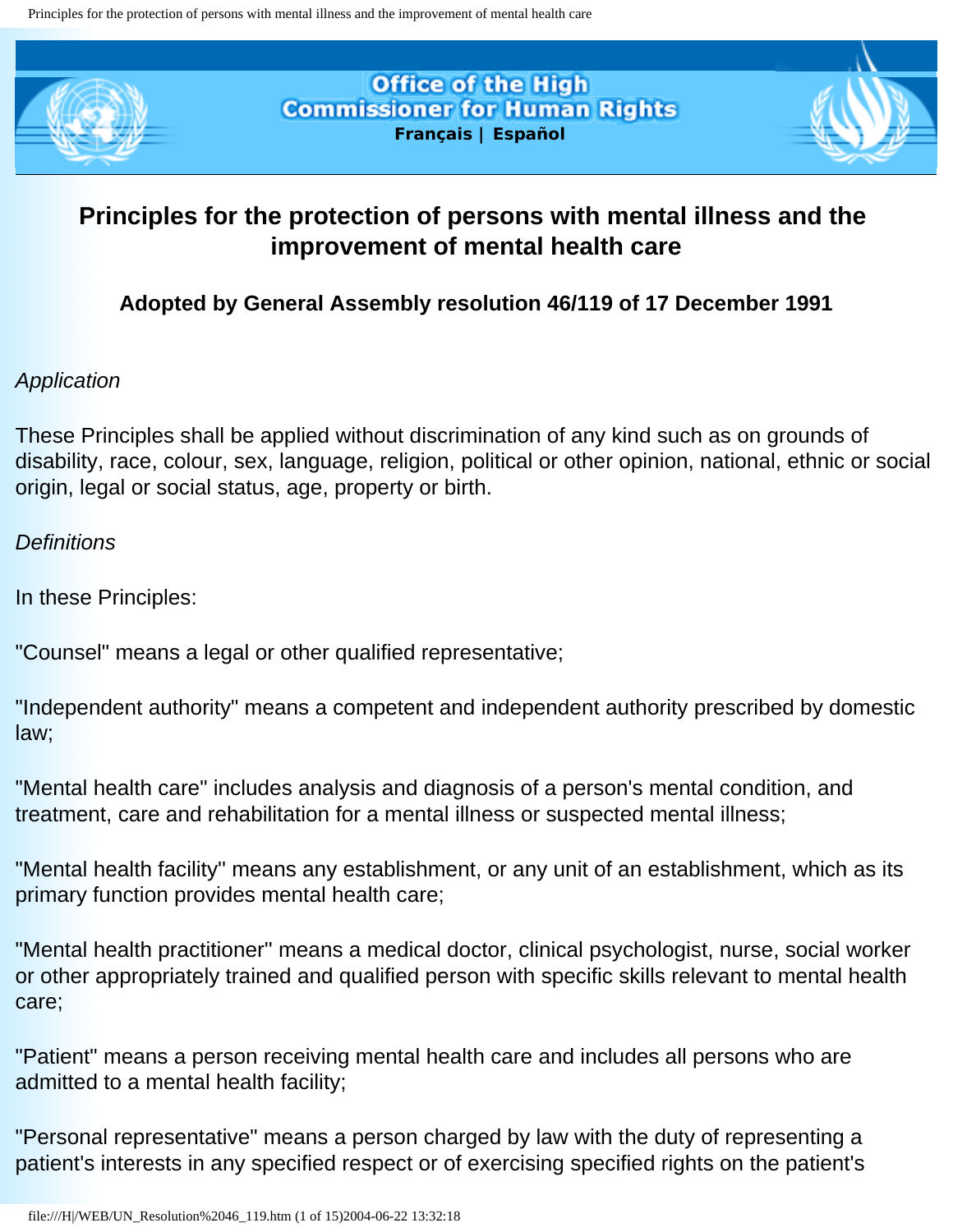behalf, and includes the parent or legal guardian of a minor unless otherwise provided by domestic law;

"The review body" means the body established in accordance with Principle 17 to review the involuntary admission or retention of a patient in a mental health facility.

#### *General limitation clause*

The exercise of the rights set forth in these Principles may be subject only to such limitations as are prescribed by law and are necessary to protect the health or safety of the person concerned or of others, or otherwise to protect public safety, order, health or morals or the fundamental rights and freedoms of others.

#### *Principle 1*

#### *Fundamental freedoms and basic rights*

1. All persons have the right to the best available mental health care, which shall be part of the health and social care system.

2. All persons with a mental illness, or who are being treated as such persons, shall be treated with humanity and respect for the inherent dignity of the human person.

3. All persons with a mental illness, or who are being treated as such persons, have the right to protection from economic, sexual and other forms of exploitation, physical or other abuse and degrading treatment.

4. There shall be no discrimination on the grounds of mental illness. "Discrimination" means any distinction, exclusion or preference that has the effect of nullifying or impairing equal enjoyment of rights. Special measures solely to protect the rights, or secure the advancement, of persons with mental illness shall not be deemed to be discriminatory. Discrimination does not include any distinction, exclusion or preference undertaken in accordance with the provisions of these Principles and necessary to protect the human rights of a person with a mental illness or of other individuals.

5. Every person with a mental illness shall have the right to exercise all civil, political, economic, social and cultural rights as recognized in the Universal Declaration of Human Rights, the International Covenant on Economic, Social and Cultural Rights, the International Covenant on Civil and Political Rights, and in other relevant instruments, such as the Declaration on the Rights of Disabled Persons and the Body of Principles for the Protection of All Persons under Any Form of Detention or Imprisonment.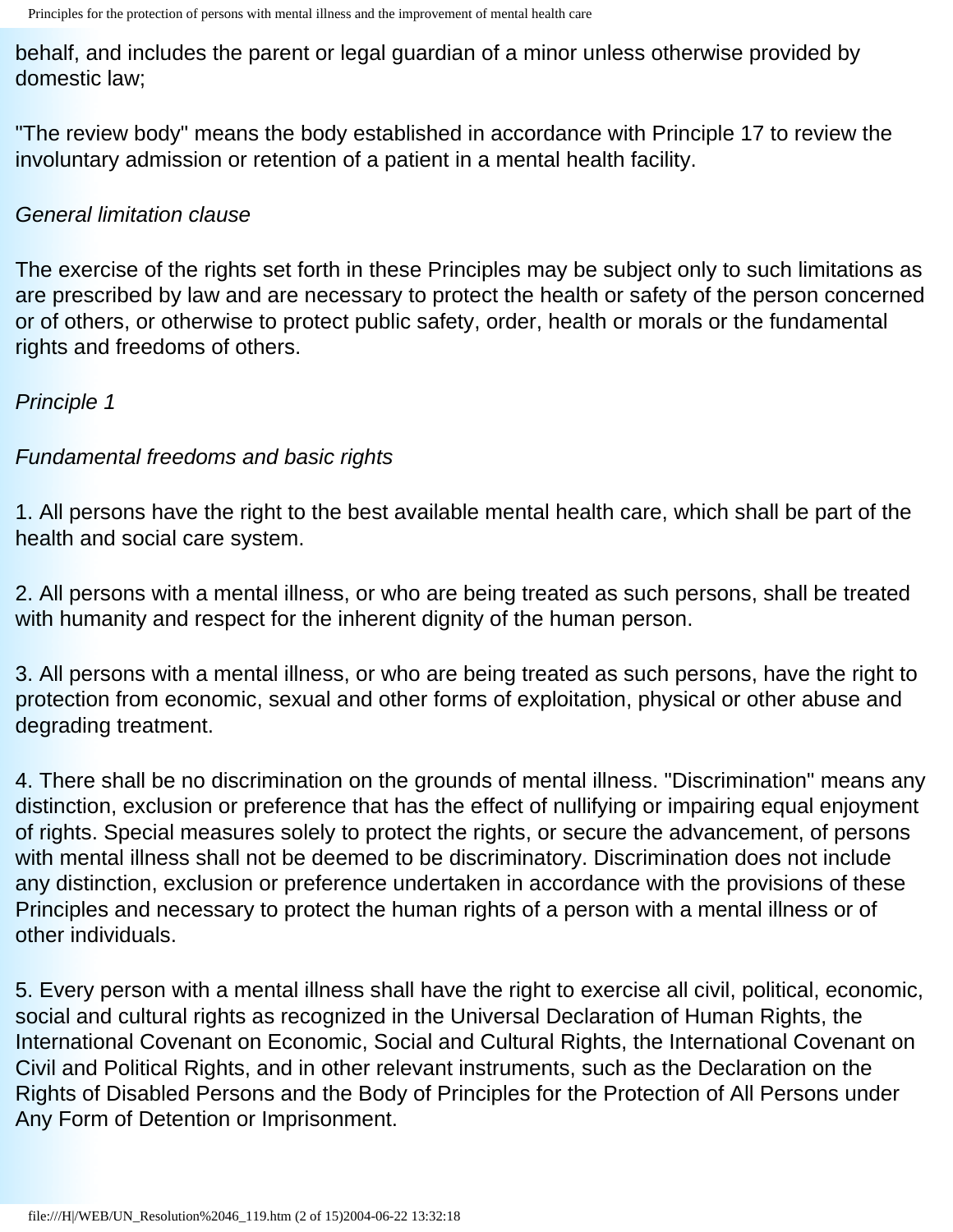6. Any decision that, by reason of his or her mental illness, a person lacks legal capacity, and any decision that, in consequence of such incapacity, a personal representative shall be appointed, shall be made only after a fair hearing by an independent and impartial tribunal established by domestic law. The person whose capacity is at issue shall be entitled to be represented by a counsel. If the person whose capacity is at issue does not himself or herself secure such representation, it shall be made available without payment by that person to the extent that he or she does not have sufficient means to pay for it. The counsel shall not in the same proceedings represent a mental health facility or its personnel and shall not also represent a member of the family of the person whose capacity is at issue unless the tribunal is satisfied that there is no conflict of interest. Decisions regarding capacity and the need for a personal representative shall be reviewed at reasonable intervals prescribed by domestic law. The person whose capacity is at issue, his or her personal representative, if any, and any other interested person shall have the right to appeal to a higher court against any such decision.

7. Where a court or other competent tribunal finds that a person with mental illness is unable to manage his or her own affairs, measures shall be taken, so far as is necessary and appropriate to that person's condition, to ensure the protection of his or her interest.

# *Principle 2*

# *Protection of minors*

Special care should be given within the purposes of these Principles and within the context of domestic law relating to the protection of minors to protect the rights of minors, including, if necessary, the appointment of a personal representative other than a family member.

# *Principle 3*

## *Life in the community*

Every person with a mental illness shall have the right to live and work, as far as possible, in the community.

## *Principle 4*

# *Determination of mental illness*

1. A determination that a person has a mental illness shall be made in accordance with internationally accepted medical standards.

2. A determination of mental illness shall never be made on the basis of political, economic or social status, or membership of a cultural, racial or religious group, or any other reason not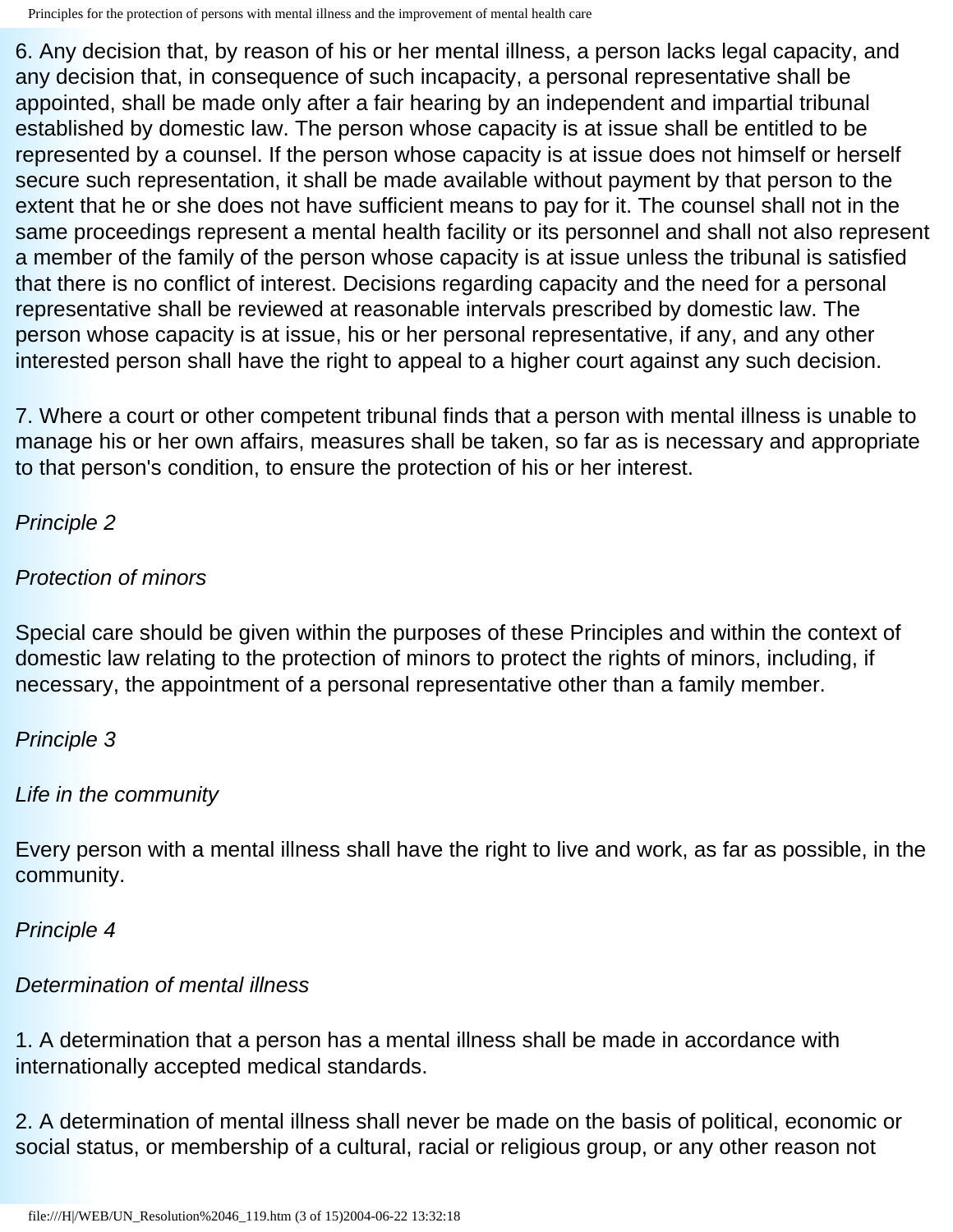directly relevant to mental health status.

3. Family or professional conflict, or non-conformity with moral, social, cultural or political values or religious beliefs prevailing in a person's community, shall never be a determining factor in diagnosing mental illness.

4. A background of past treatment or hospitalization as a patient shall not of itself justify any present or future determination of mental illness.

5. No person or authority shall classify a person as having, or otherwise indicate that a person has, a mental illness except for purposes directly relating to mental illness or the consequences of mental illness.

# *Principle 5*

#### *Medical examination*

No person shall be compelled to undergo medical examination with a view to determining whether or not he or she has a mental illness except in accordance with a procedure authorized by domestic law.

#### *Principle 6*

## *Confidentiality*

The right of confidentiality of information concerning all persons to whom these Principles apply shall be respected.

#### *Principle 7*

#### *Role of community and culture*

1. Every patient shall have the right to be treated and cared for, as far as possible, in the community in which he or she lives.

2. Where treatment takes place in a mental health facility, a patient shall have the right, whenever possible, to be treated near his or her home or the home of his or her relatives or friends and shall have the right to return to the community as soon as possible.

3. Every patient shall have the right to treatment suited to his or her cultural background.

## *Principle 8*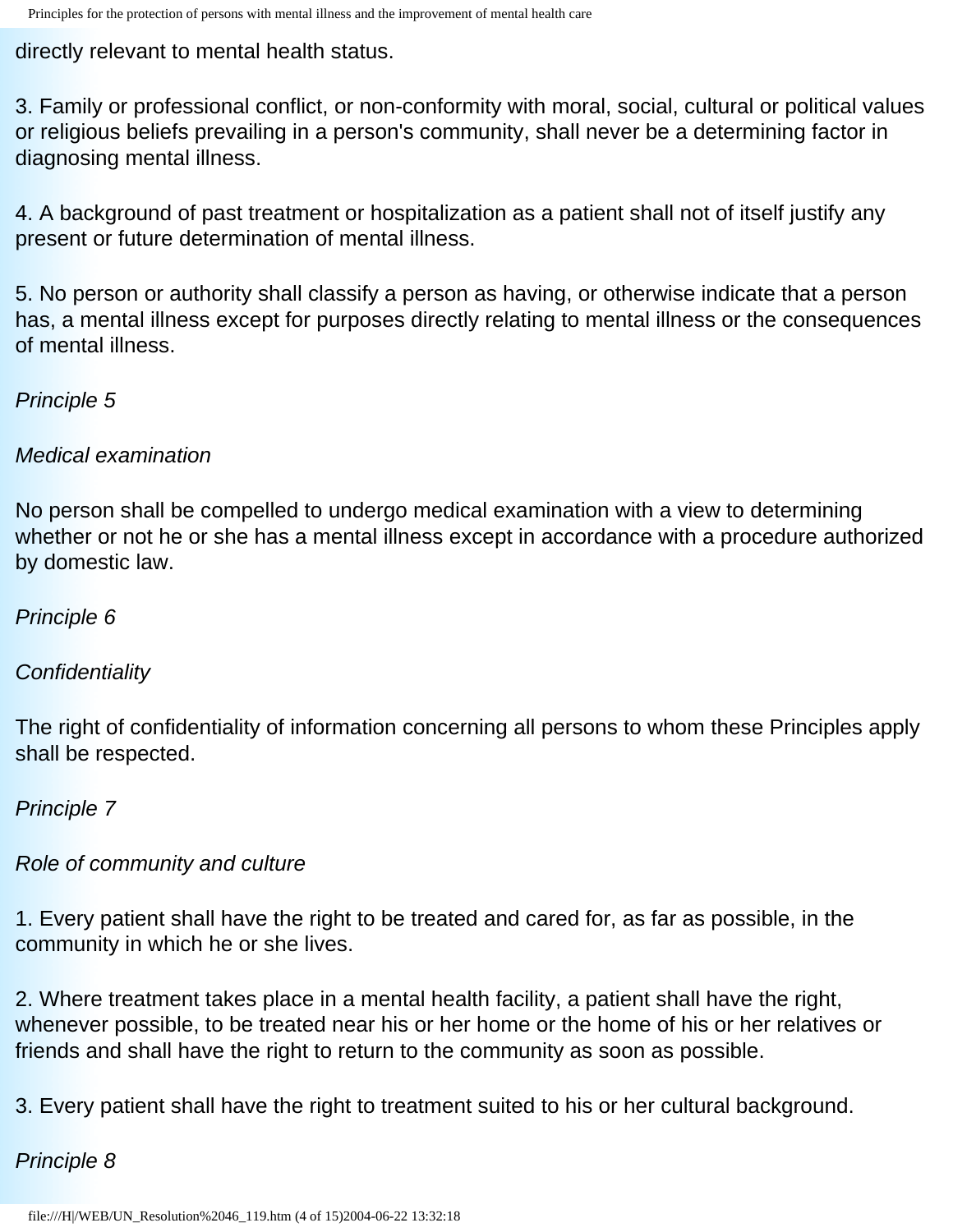#### *Standards of care*

1. Every patient shall have the right to receive such health and social care as is appropriate to his or her health needs, and is entitled to care and treatment in accordance with the same standards as other ill persons.

2. Every patient shall be protected from harm, including unjustified medication, abuse by other patients, staff or others or other acts causing mental distress or physical discomfort.

#### *Principle 9*

#### *Treatment*

1. Every patient shall have the right to be treated in the least restrictive environment and with the least restrictive or intrusive treatment appropriate to the patient's health needs and the need to protect the physical safety of others.

2. The treatment and care of every patient shall be based on an individually prescribed plan, discussed with the patient, reviewed regularly, revised as necessary and provided by qualified professional staff.

3. Mental health care shall always be provided in accordance with applicable standards of ethics for mental health practitioners, including internationally accepted standards such as the Principles of Medical Ethics adopted by the United Nations General Assembly. Mental health knowledge and skills shall never be abused.

4. The treatment of every patient shall be directed towards preserving and enhancing personal autonomy.

#### *Principle 10*

#### *Medication*

1. Medication shall meet the best health needs of the patient, shall be given to a patient only for therapeutic or diagnostic purposes and shall never be administered as a punishment or for the convenience of others. Subject to the provisions of paragraph 15 of Principle 11, mental health practitioners shall only administer medication of known or demonstrated efficacy.

2. All medication shall be prescribed by a mental health practitioner authorized by law and shall be recorded in the patient's records.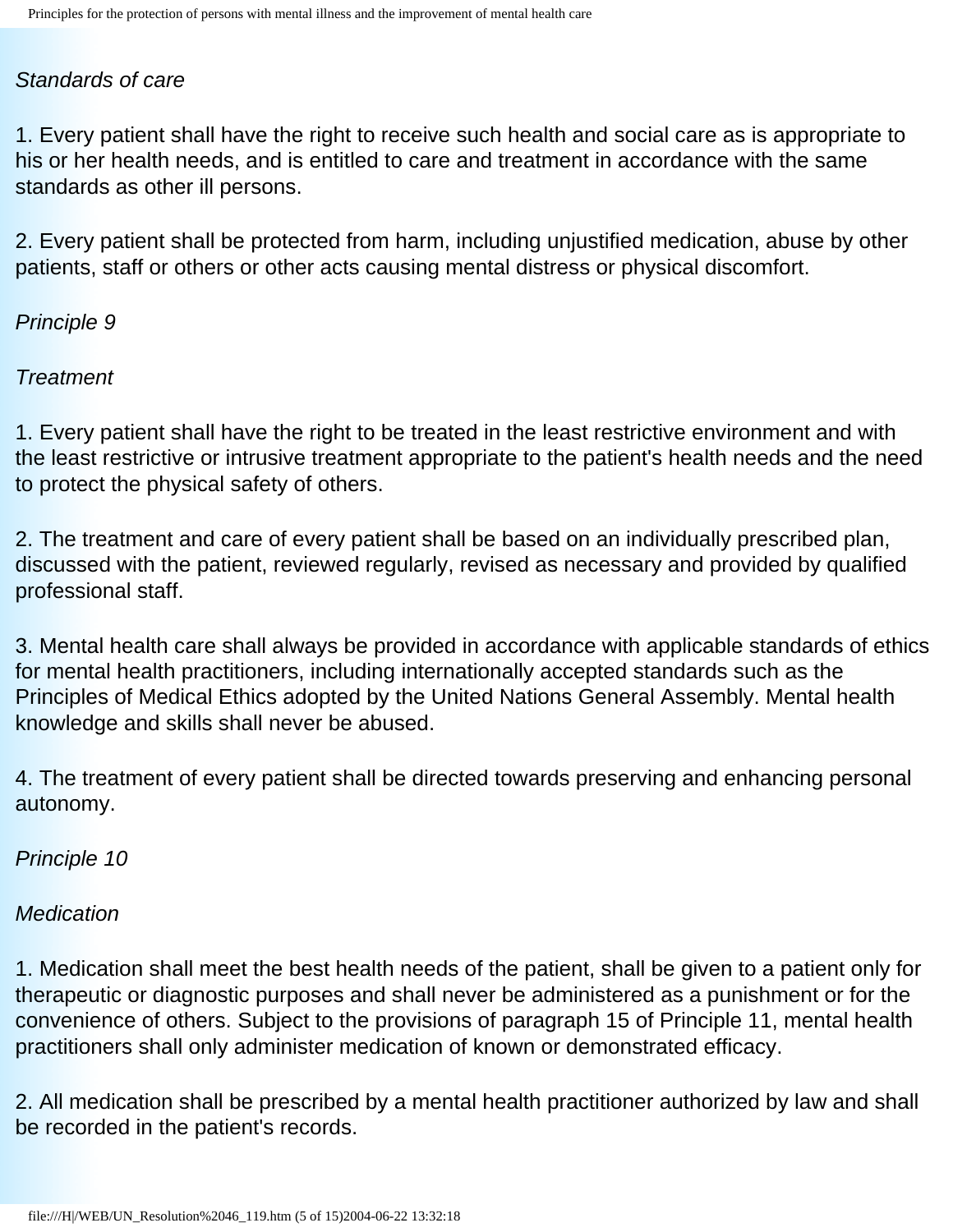Principles for the protection of persons with mental illness and the improvement of mental health care

*Principle 11*

## *Consent to treatment*

1. No treatment shall be given to a patient without his or her informed consent, except as provided for in paragraphs 6, 7, 8, 13 and 15 below.

2. Informed consent is consent obtained freely, without threats or improper inducements, after appropriate disclosure to the patient of adequate and understandable information in a form and language understood by the patient on:

(a) The diagnostic assessment;

(b) The purpose, method, Likely duration and expected benefit of the proposed treatment;

(c) Alternative modes of treatment, including those less intrusive; and

(d) Possible pain or discomfort, risks and side-effects of the proposed treatment.

3. A patient may request the presence of a person or persons of the patient's choosing during the procedure for granting consent.

4. A patient has the right to refuse or stop treatment, except as provided for in paragraphs 6, 7, 8, 13 and 15 below. The consequences of refusing or stopping treatment must be explained to the patient.

5. A patient shall never be invited or induced to waive the right to informed consent. If the patient should seek to do so, it shall be explained to the patient that the treatment cannot be given without informed consent.

6. Except as provided in paragraphs 7, 8, 12, 13, 14 and 15 below, a proposed plan of treatment may be given to a patient without a patient's informed consent if the following conditions are satisfied:

(a) The patient is, at the relevant time, held as an involuntary patient;

(b) An independent authority, having in its possession all relevant information, including the information specified in paragraph 2 above, is satisfied that, at the relevant time, the patient lacks the capacity to give or withhold informed consent to the proposed plan of treatment or, if domestic legislation so provides, that, having regard to the patient's own safety or the safety of others, the patient unreasonably withholds such consent; and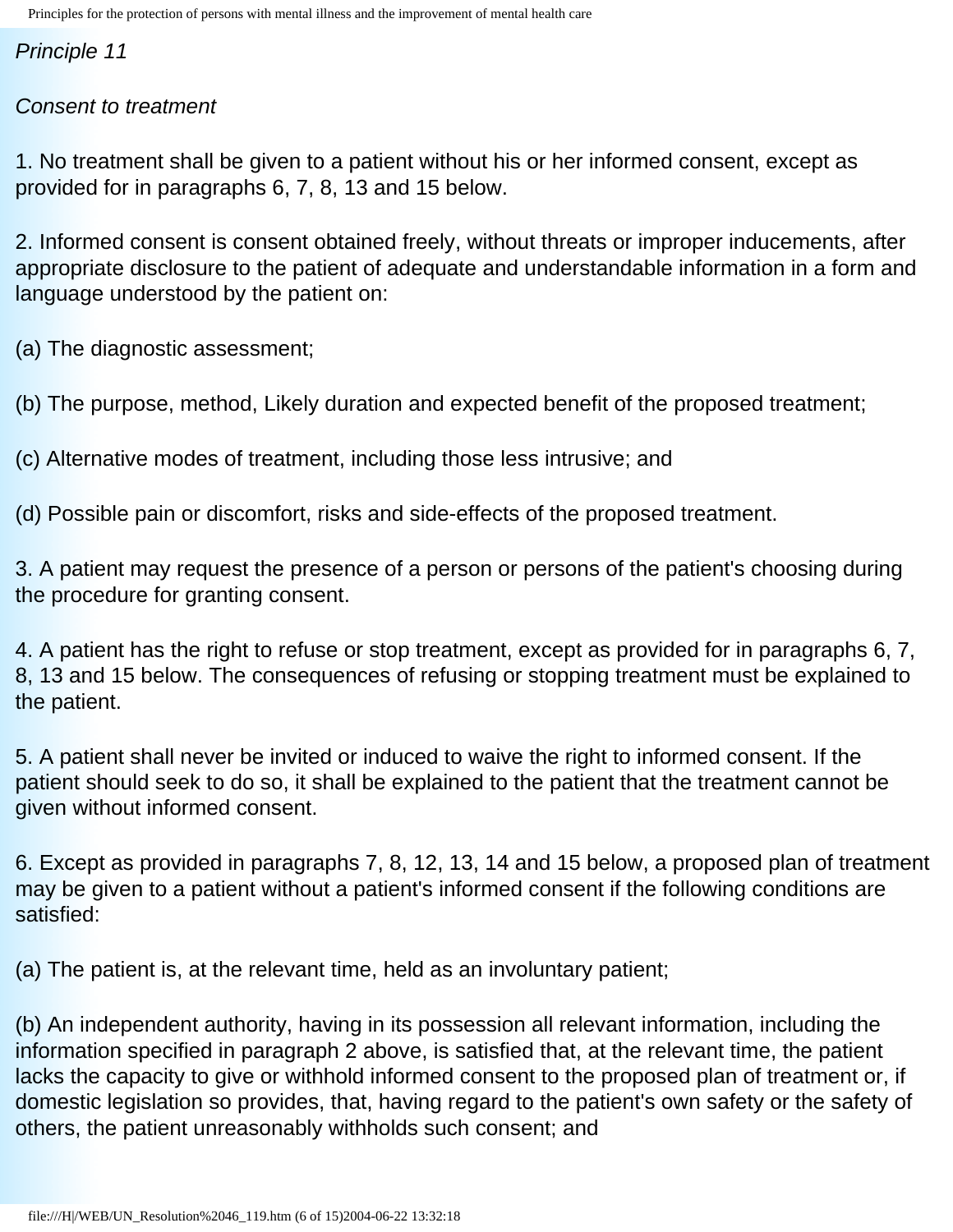(c) The independent authority is satisfied that the proposed plan of treatment is in the best interest of the patient's health needs.

7. Paragraph 6 above does not apply to a patient with a personal representative empowered by law to consent to treatment for the patient; but, except as provided in paragraphs 12, 13, 14 and 15 below, treatment may be given to such a patient without his or her informed consent if the personal representative, having been given the information described in paragraph 2 above, consents on the patient's behalf.

8. Except as provided in paragraphs 12, 13, 14 and 15 below, treatment may also be given to any patient without the patient's informed consent if a qualified mental health practitioner authorized by law determines that it is urgently necessary in order to prevent immediate or imminent harm to the patient or to other persons. Such treatment shall not be prolonged beyond the period that is strictly necessary for this purpose.

9. Where any treatment is authorized without the patient's informed consent, every effort shall nevertheless be made to inform the patient about the nature of the treatment and any possible alternatives and to involve the patient as far as practicable in the development of the treatment plan.

10. All treatment shall be immediately recorded in the patient's medical records, with an indication of whether involuntary or voluntary.

11. Physical restraint or involuntary seclusion of a patient shall not be employed except in accordance with the officially approved procedures of the mental health facility and only when it is the only means available to prevent immediate or imminent harm to the patient or others. It shall not be prolonged beyond the period which is strictly necessary for this purpose. All instances of physical restraint or involuntary seclusion, the reasons for them and their nature and extent shall be recorded in the patient's medical record. A patient who is restrained or secluded shall be kept under humane conditions and be under the care and close and regular supervision of qualified members of the staff. A personal representative, if any and if relevant, shall be given prompt notice of any physical restraint or involuntary seclusion of the patient.

12. Sterilization shall never be carried out as a treatment for mental illness.

13. A major medical or surgical procedure may be carried out on a person with mental illness only where it is permitted by domestic law, where it is considered that it would best serve the health needs of the patient and where the patient gives informed consent, except that, where the patient is unable to give informed consent, the procedure shall be authorized only after independent review.

14. Psychosurgery and other intrusive and irreversible treatments for mental illness shall never be carried out on a patient who is an involuntary patient in a mental health facility and, to the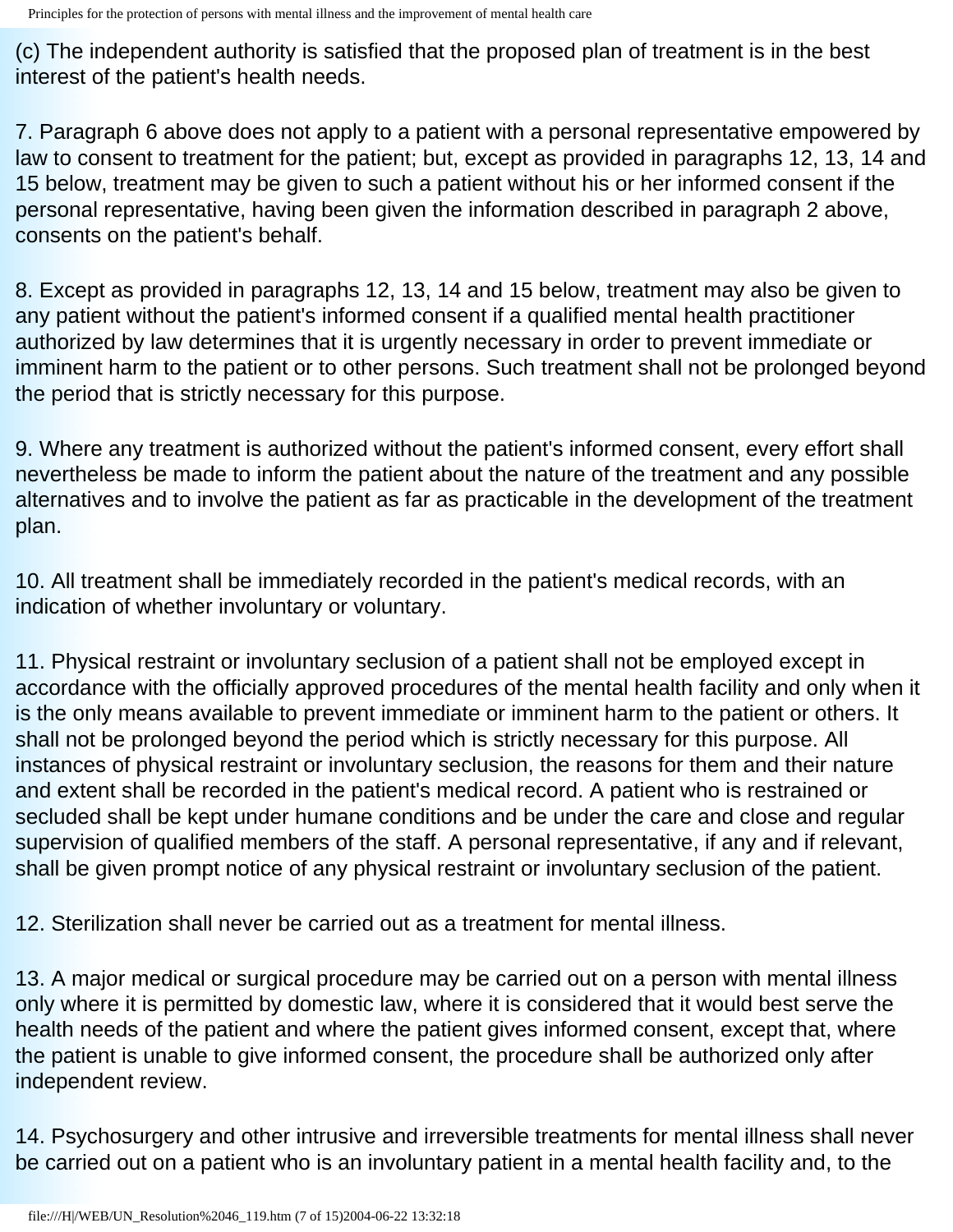extent that domestic law permits them to be carried out, they may be carried out on any other patient only where the patient has given informed consent and an independent external body has satisfied itself that there is genuine informed consent and that the treatment best serves the health needs of the patient.

15. Clinical trials and experimental treatment shall never be carried out on any patient without informed consent, except that a patient who is unable to give informed consent may be admitted to a clinical trial or given experimental treatment, but only with the approval of a competent, independent review body specifically constituted for this purpose.

16. In the cases specified in paragraphs 6, 7, 8, 13, 14 and 15 above, the patient or his or her personal representative, or any interested person, shall have the right to appeal to a judicial or other independent authority concerning any treatment given to him or her.

*Principle 12*

# *Notice of rights*

1. A patient in a mental health facility shall be informed as soon as possible after admission, in a form and a language which the patient understands, of all his or her rights in accordance with these Principles and under domestic law, which information shall include an explanation of those rights and how to exercise them.

2. If and for so long as a patient is unable to understand such information, the rights of the patient shall be communicated to the personal representative, if any and if appropriate, and to the person or persons best able to represent the patient's interests and willing to do so.

3. A patient who has the necessary capacity has the right to nominate a person who should be informed on his or her behalf, as well as a person to represent his or her interests to the authorities of the facility.

*Principle 13*

*Rights and conditions in mental health facilities*

1. Every patient in a mental health facility shall, in particular, have the right to full respect for his or her:

(a) Recognition everywhere as a person before the law;

(b) Privacy;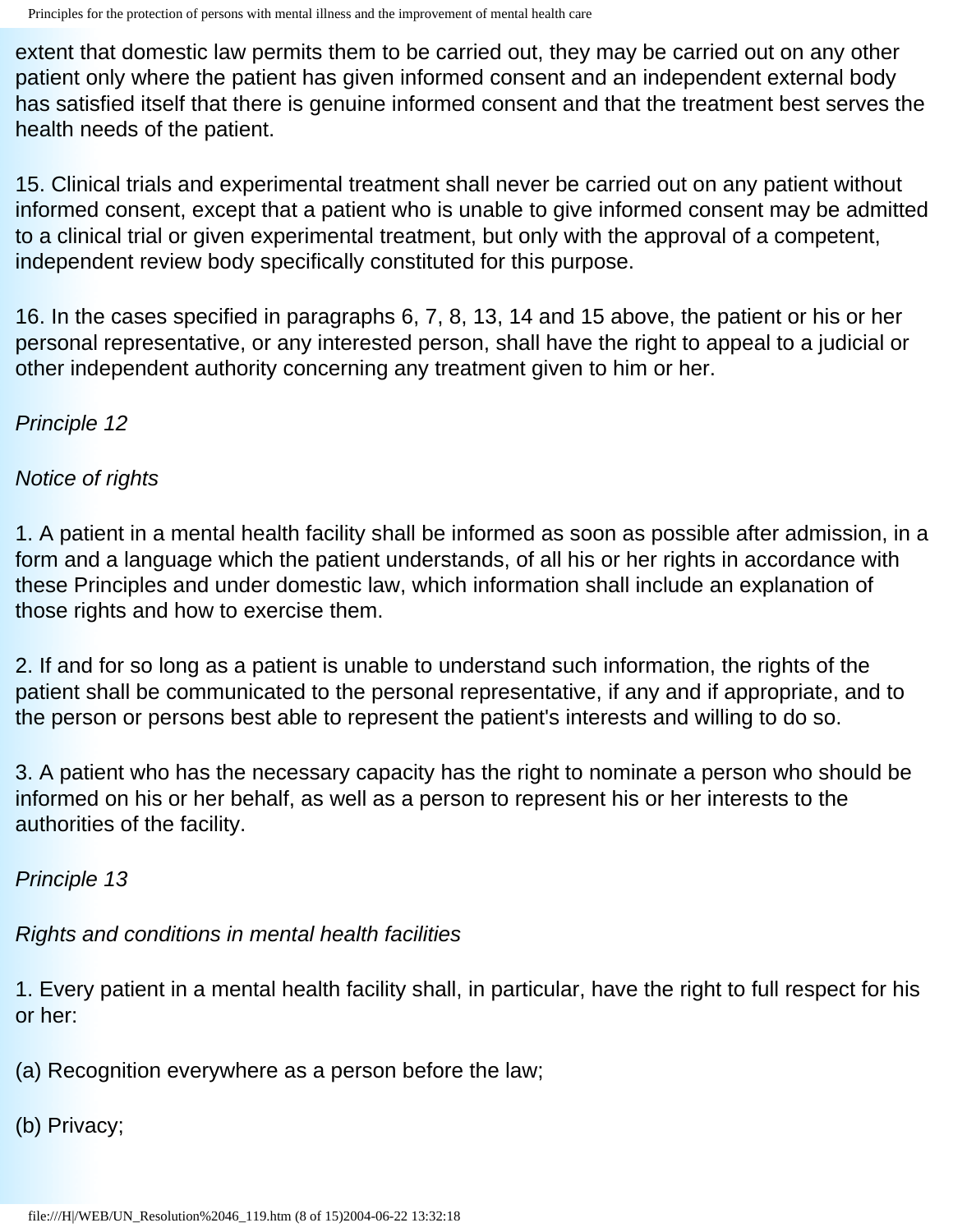(c) Freedom of communication, which includes freedom to communicate with other persons in the facility; freedom to send and receive uncensored private communications; freedom to receive, in private, visits from a counsel or personal representative and, at all reasonable times, from other visitors; and freedom of access to postal and telephone services and to newspapers, radio and television;

(d) Freedom of religion or belief.

2. The environment and living conditions in mental health facilities shall be as close as possible to those of the normal life of persons of similar age and in particular shall include:

(a) Facilities for recreational and leisure activities;

(b) Facilities for education;

(c) Facilities to purchase or receive items for daily living, recreation and communication;

(d) Facilities, and encouragement to use such facilities, for a patient's engagement in active occupation suited to his or her social and cultural background, and for appropriate vocational rehabilitation measures to promote reintegration in the community. These measures should include vocational guidance, vocational training and placement services to enable patients to secure or retain employment in the community.

3. In no circumstances shall a patient be subject to forced labour. Within the limits compatible with the needs of the patient and with the requirements of institutional administration, a patient shall be able to choose the type of work he or she wishes to perform.

4. The labour of a patient in a mental health facility shall not be exploited. Every such patient shall have the right to receive the same remuneration for any work which he or she does as would, according to domestic law or custom, be paid for such work to a non-patient. Every such patient shall, in any event, have the right to receive a fair share of any remuneration which is paid to the mental health facility for his or her work.

## *Principle 14*

# *Resources for mental health facilities*

1. A mental health facility shall have access to the same level of resources as any other health establishment, and in particular:

(a) Qualified medical and other appropriate professional staff in sufficient numbers and with adequate space to provide each patient with privacy and a programme of appropriate and active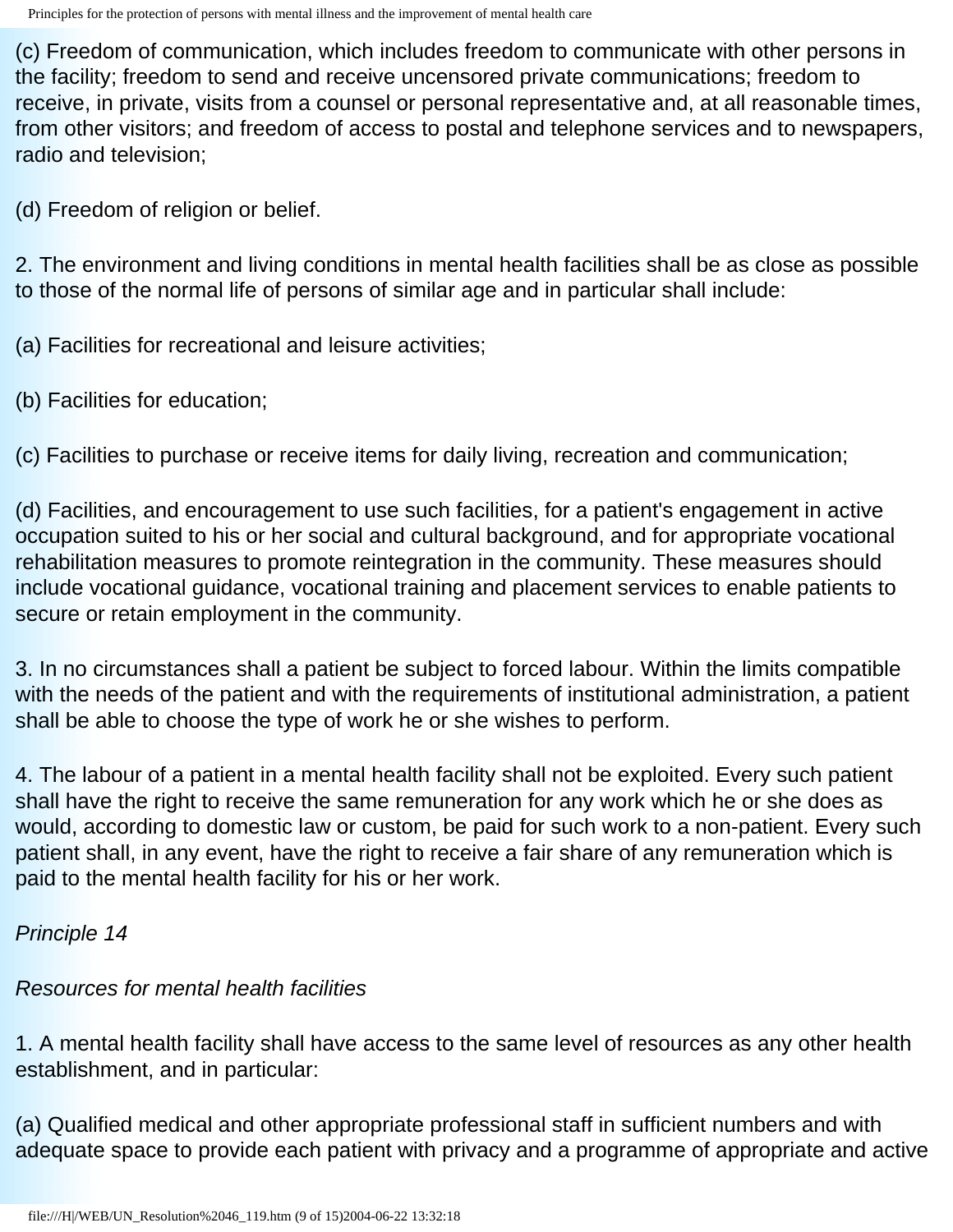therapy;

(b) Diagnostic and therapeutic equipment for the patient;

(c) Appropriate professional care; and

(d) Adequate, regular and comprehensive treatment, including supplies of medication.

2. Every mental health facility shall be inspected by the competent authorities with sufficient frequency to ensure that the conditions, treatment and care of patients comply with these Principles.

# *Principle 15*

# *Admission principles*

1. Where a person needs treatment in a mental health facility, every effort shall be made to avoid involuntary admission.

2. Access to a mental health facility shall be administered in the same way as access to any other facility for any other illness.

3. Every patient not admitted involuntarily shall have the right to leave the mental health facility at any time unless the criteria for his or her retention as an involuntary patient, as set forth in Principle 16, apply, and he or she shall be informed of that right.

## *Principle 16*

## *Involuntary admission*

1. A person may (a) be admitted involuntarily to a mental health facility as a patient; or (b) having already been admitted voluntarily as a patient, be retained as an involuntary patient in the mental health facility if, and only if, a qualified mental health practitioner authorized by law for that purpose determines, in accordance with Principle 4, that person has a mental illness and considers:

(a) That, because of that mental illness, there is a serious likelihood of immediate or imminent harm to that person or to other persons; or

(b) That, in the case of a person whose mental illness is severe and whose judgement is impaired, failure to admit or retain that person is likely to lead to a serious deterioration in his or her condition or will prevent the giving of appropriate treatment that can only be given by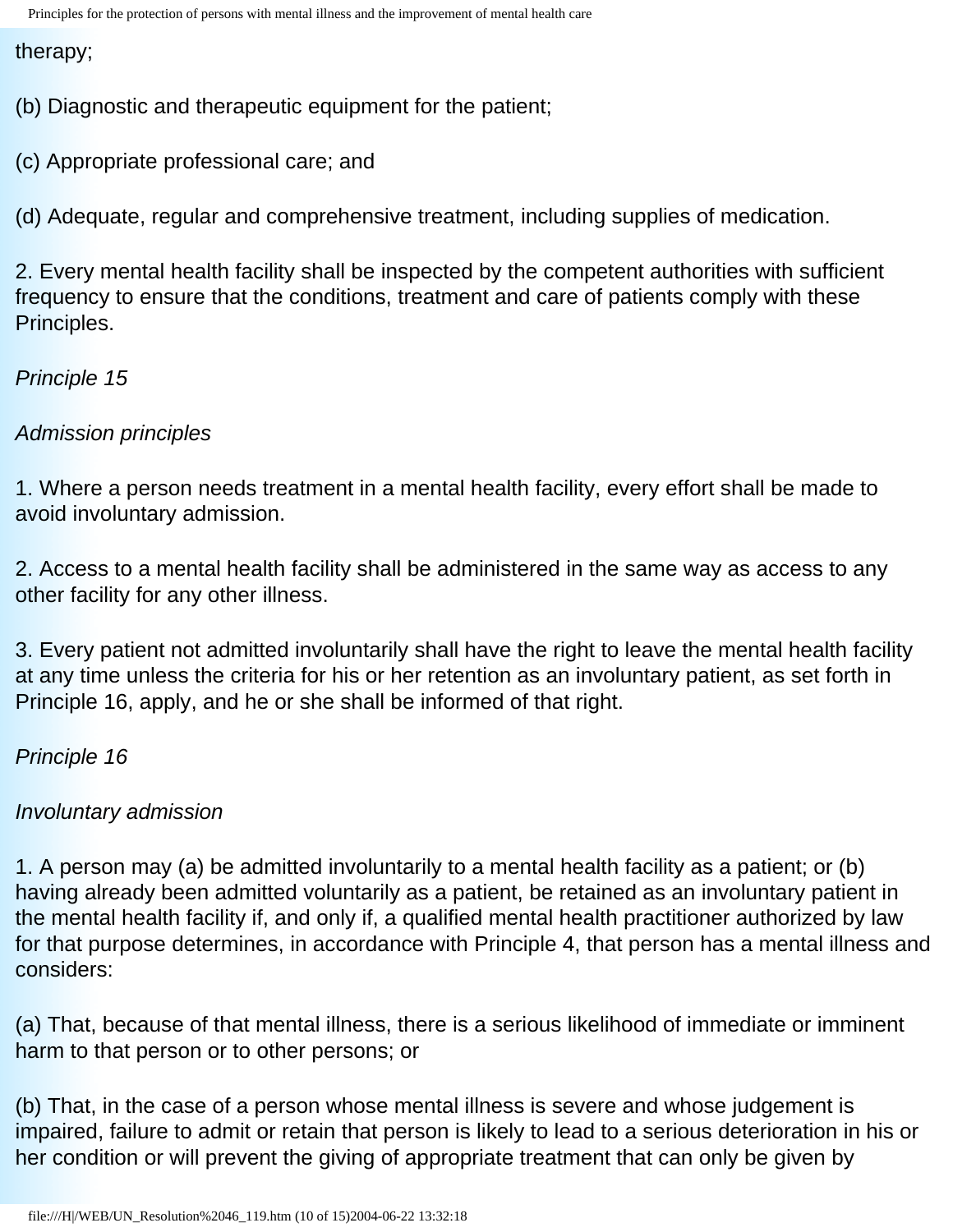admission to a mental health facility in accordance with the principle of the least restrictive alternative.

In the case referred to in subparagraph (b), a second such mental health practitioner, independent of the first, should be consulted where possible. If such consultation takes place, the involuntary admission or retention may not take place unless the second mental health practitioner concurs.

2. Involuntary admission or retention shall initially be for a short period as specified by domestic law for observation and preliminary treatment pending review of the admission or retention by the review body. The grounds of the admission shall be communicated to the patient without delay and the fact of the admission and the grounds for it shall also be communicated promptly and in detail to the review body, to the patient's personal representative, if any, and, unless the patient objects, to the patient's family.

3. A mental health facility may receive involuntarily admitted patients only if the facility has been designated to do so by a competent authority prescribed by domestic law.

*Principle 17*

# *Review body*

1. The review body shall be a judicial or other independent and impartial body established by domestic law and functioning in accordance with procedures laid down by domestic law. It shall, in formulating its decisions, have the assistance of one or more qualified and independent mental health practitioners and take their advice into account.

2. The review body's initial review, as required by paragraph 2 of Principle 16, of a decision to admit or retain a person as an involuntary patient shall take place as soon as possible after that decision and shall be conducted in accordance with simple and expeditious procedures as specified by domestic law.

3. The review body shall periodically review the cases of involuntary patients at reasonable intervals as specified by domestic law.

4. An involuntary patient may apply to the review body for release or voluntary status, at reasonable intervals as specified by domestic law.

5. At each review, the review body shall consider whether the criteria for involuntary admission set out in paragraph 1 of Principle 16 are still satisfied, and, if not, the patient shall be discharged as an involuntary patient.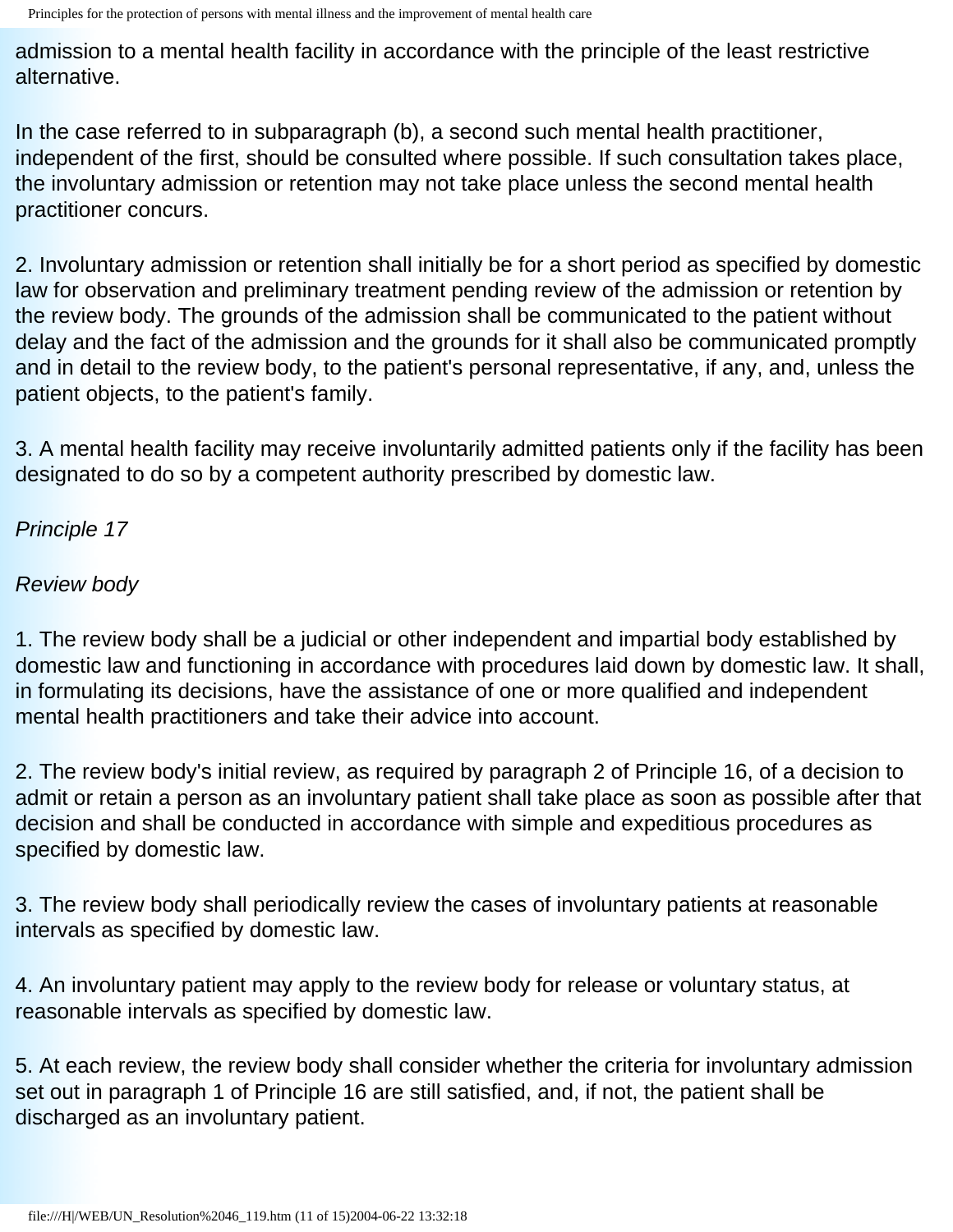6. If at any time the mental health practitioner responsible for the case is satisfied that the conditions for the retention of a person as an involuntary patient are no longer satisfied, he or she shall order the discharge of that person as such a patient.

7. A patient or his personal representative or any interested person shall have the right to appeal to a higher court against a decision that the patient be admitted to, or be retained in, a mental health facility.

# *Principle 18*

# *Procedural safeguards*

1. The patient shall be entitled to choose and appoint a counsel to represent the patient as such, including representation in any complaint procedure or appeal. If the patient does not secure such services, a counsel shall be made available without payment by the patient to the extent that the patient lacks sufficient means to pay.

2. The patient shall also be entitled to the assistance, if necessary, of the services of an interpreter. Where such services are necessary and the patient does not secure them, they shall be made available without payment by the patient to the extent that the patient lacks sufficient means to pay.

3. The patient and the patient's counsel may request and produce at any hearing an independent mental health report and any other reports and oral, written and other evidence that are relevant and admissible.

4. Copies of the patient's records and any reports and documents to be submitted shall be given to the patient and to the patient's counsel, except in special cases where it is determined that a specific disclosure to the patient would cause serious harm to the patient's health or put at risk the safety of others. As domestic law may provide, any document not given to the patient should, when this can be done in confidence, be given to the patient's personal representative and counsel. When any part of a document is withheld from a patient, the patient or the patient's counsel, if any, shall receive notice of the withholding and the reasons for it and shall be subject to judicial review.

5. The patient and the patient's personal representative and counsel shall be entitled to attend, participate and be heard personally in any hearing.

6. If the patient or the patient's personal representative or counsel requests that a particular person be present at a hearing, that person shall be admitted unless it is determined that the person's presence could cause serious harm to the patient's health or put at risk the safety of others.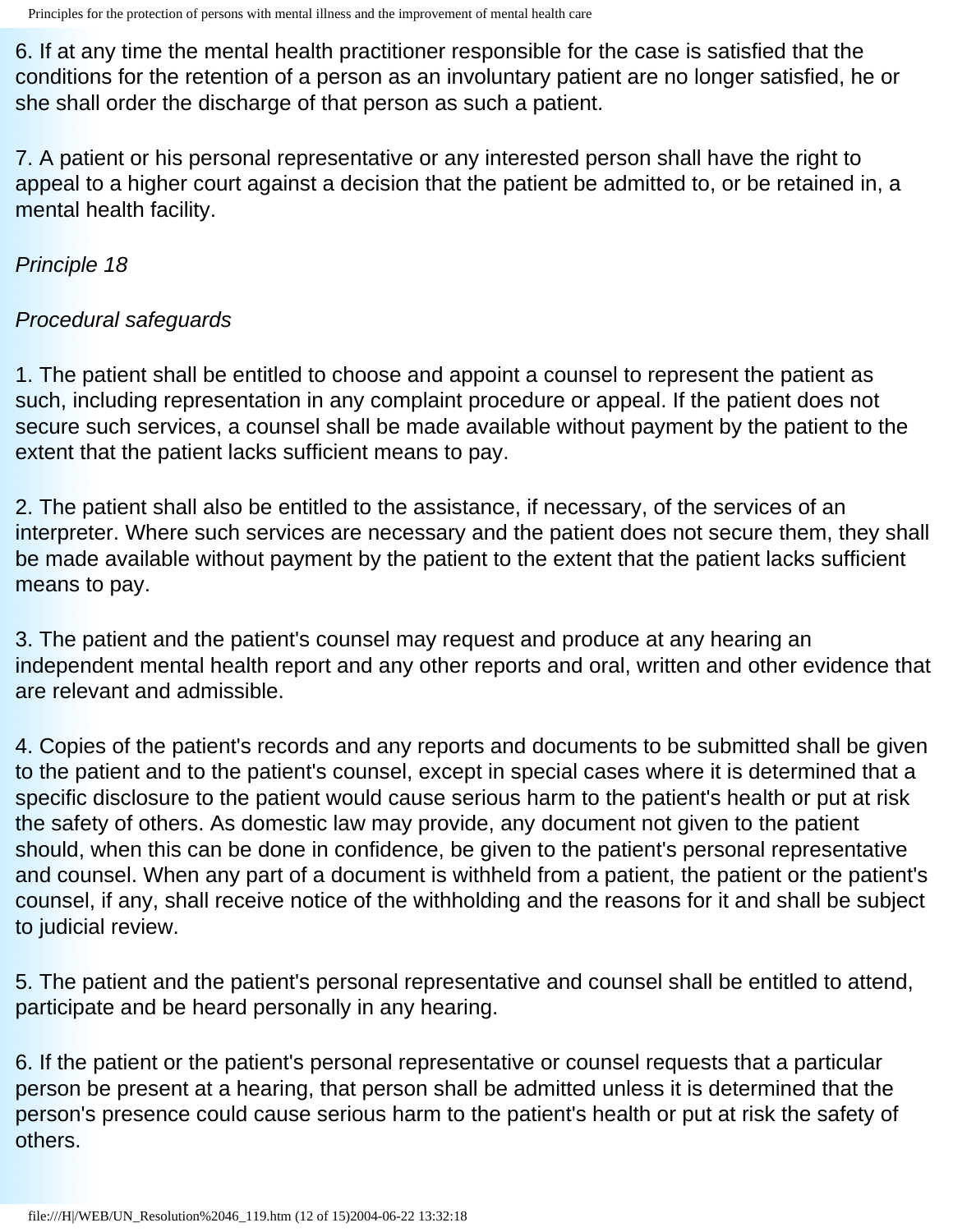7. Any decision whether the hearing or any part of it shall be in public or in private and may be publicly reported shall give full consideration to the patient's own wishes, to the need to respect the privacy of the patient and of other persons and to the need to prevent serious harm to the patient's health or to avoid putting at risk the safety of others.

8. The decision arising out of the hearing and the reasons for it shall be expressed in writing. Copies shall be given to the patient and his or her personal representative and counsel. In deciding whether the decision shall be published in whole or in part, full consideration shall be given to the patient's own wishes, to the need to respect his or her privacy and that of other persons, to the public interest in the open administration of justice and to the need to prevent serious harm to the patient's health or to avoid putting at risk the safety of others.

# *Principle 19*

# *Access to information*

1. A patient (which term in this Principle includes a former patient) shall be entitled to have access to the information concerning the patient in his or her health and personal records maintained by a mental health facility. This right may be subject to restrictions in order to prevent serious harm to the patient's health and avoid putting at risk the safety of others. As domestic law may provide, any such information not given to the patient should, when this can be done in confidence, be given to the patient's personal representative and counsel. When any of the information is withheld from a patient, the patient or the patient's counsel, if any, shall receive notice of the withholding and the reasons for it and it shall be subject to judicial review.

2. Any written comments by the patient or the patient's personal representative or counsel shall, on request, be inserted in the patient's file.

# *Principle 20*

# *Criminal offenders*

1. This Principle applies to persons serving sentences of imprisonment for criminal offences, or who are otherwise detained in the course of criminal proceedings or investigations against them, and who are determined to have a mental illness or who it is believed may have such an illness.

2. All such persons should receive the best available mental health care as provided in Principle 1. These Principles shall apply to them to the fullest extent possible, with only such limited modifications and exceptions as are necessary in the circumstances. No such modifications and exceptions shall prejudice the persons' rights under the instruments noted in paragraph 5 of Principle 1.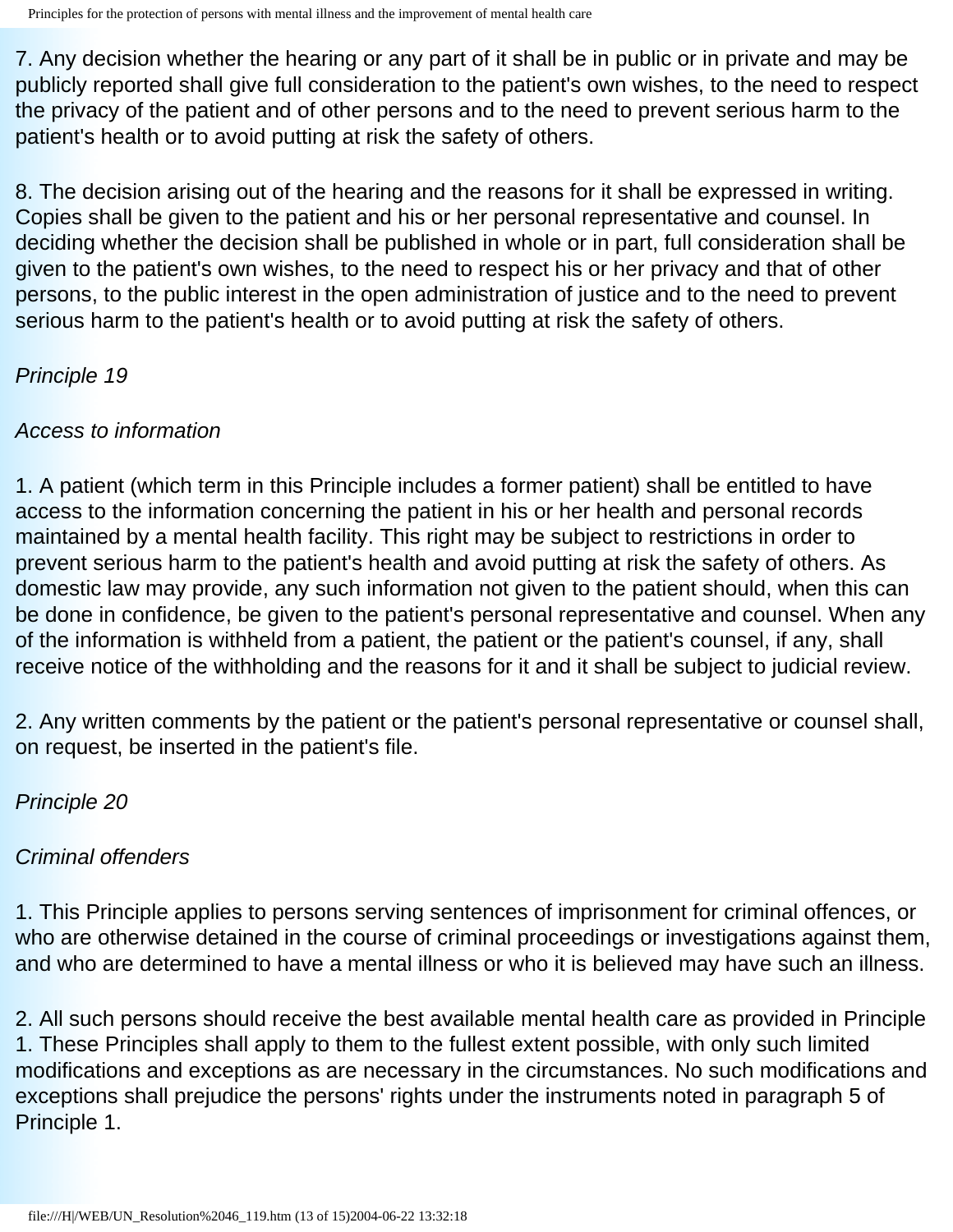3. Domestic law may authorize a court or other competent authority, acting on the basis of competent and independent medical advice, to order that such persons be admitted to a mental health facility.

4. Treatment of persons determined to have a mental illness shall in all circumstances be consistent with Principle 11.

*Principle 21*

#### *Complaints*

Every patient and former patient shall have the right to make a complaint through procedures as specified by domestic law.

# *Principle 22*

## *Monitoring and remedies*

States shall ensure that appropriate mechanisms are in force to promote compliance with these Principles, for the inspection of mental health facilities, for the submission, investigation and resolution of complaints and for the institution of appropriate disciplinary or judicial proceedings for professional misconduct or violation of the rights of a patient.

*Principle 23*

## *Implementation*

1. States should implement these Principles through appropriate legislative, judicial, administrative, educational and other measures, which they shall review periodically.

2. States shall make these Principles widely known by appropriate and active means.

## *Principle 24*

*Scope of principles relating to mental health facilities*

These Principles apply to all persons who are admitted to a mental health facility.

# *Principle 25*

*Saving of existing rights*